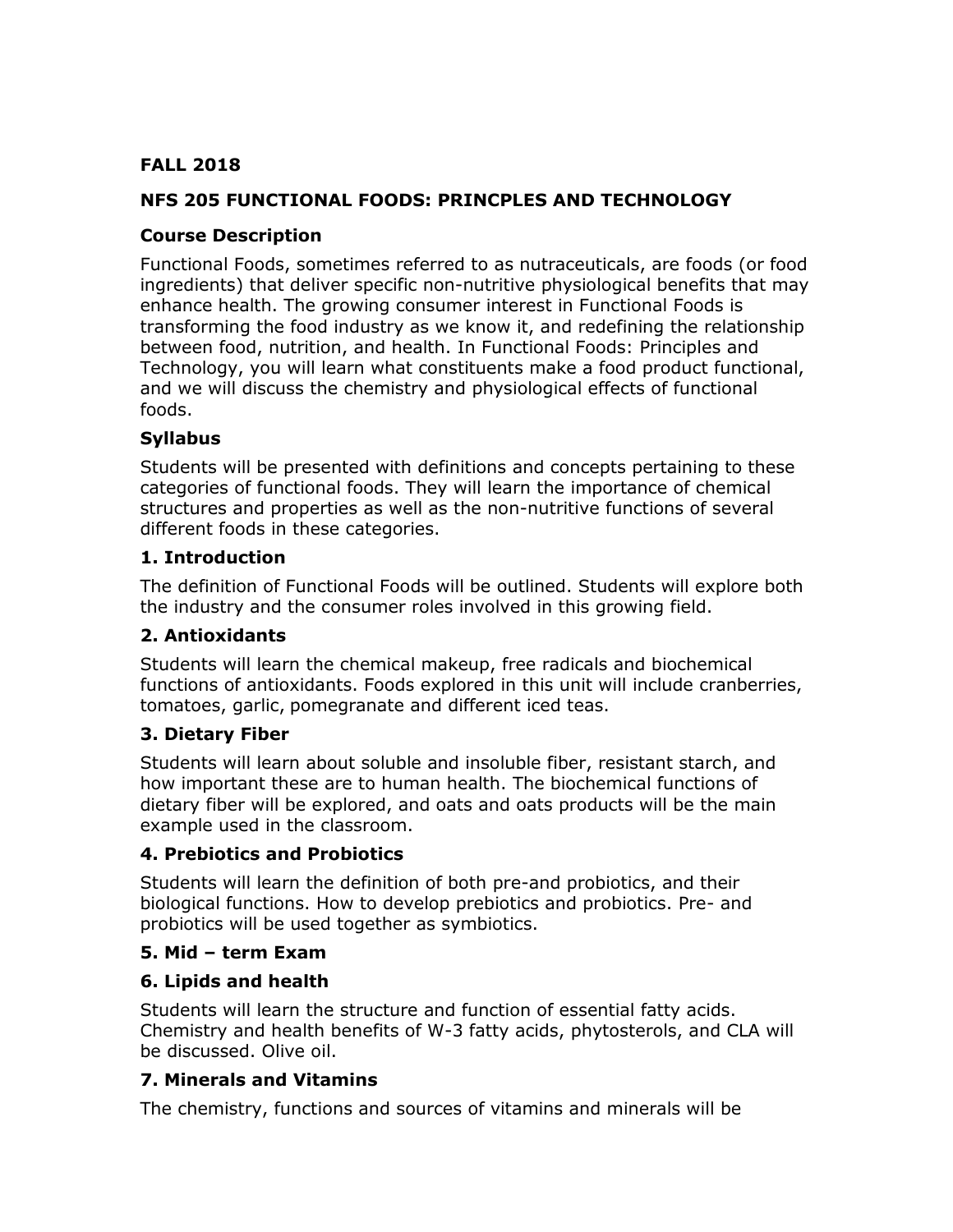discussed, along with proposed functional claims.

# **8. Projects / Presentations**

Students are invited to develop a functional food product (or alter a favourite recipe to enhance functionality). Students may work in small groups or individually. Project presentations will consist of production of the foodstuff your group developed (with sufficient product to allow for tasting by the class) and a **brief** (5-6 minutes) powerpoint or similar presentation. These presentations will be arranged during the semester and can be arranged outside of class times due to time limitations if this can be agreed with the class. The other option is to write a thorough essay on a topic of your choice related to Functional Foods. This will be discussed at a later date and the class may choose one of the options to complete for the project.

# **9. Sports Drink**

In this unit students will learn functional qualities of sports drinks. Electrolytes and sugar level will be a large part of the discussion.

# **10. Infant Formula**

Students will learn the ingredients and formulation techniques of infant formula, and all aspects of the product that make it a functional food. Consumer trends surrounding infant formula will also be outlined.

# **11. Soy Products**

The history of soy products around the world will be described. As well as the health benefits that soy foods have contributed to the American diet, the chemistry, and biological functions of isoflavones will be discussed. Tofu, tempeh, soy milk, and other soy products will be discussed in this unit.

# **12. Final Exam**

This will be an open book / take home exam. Paper must be handed in on or before December 7th (Friday)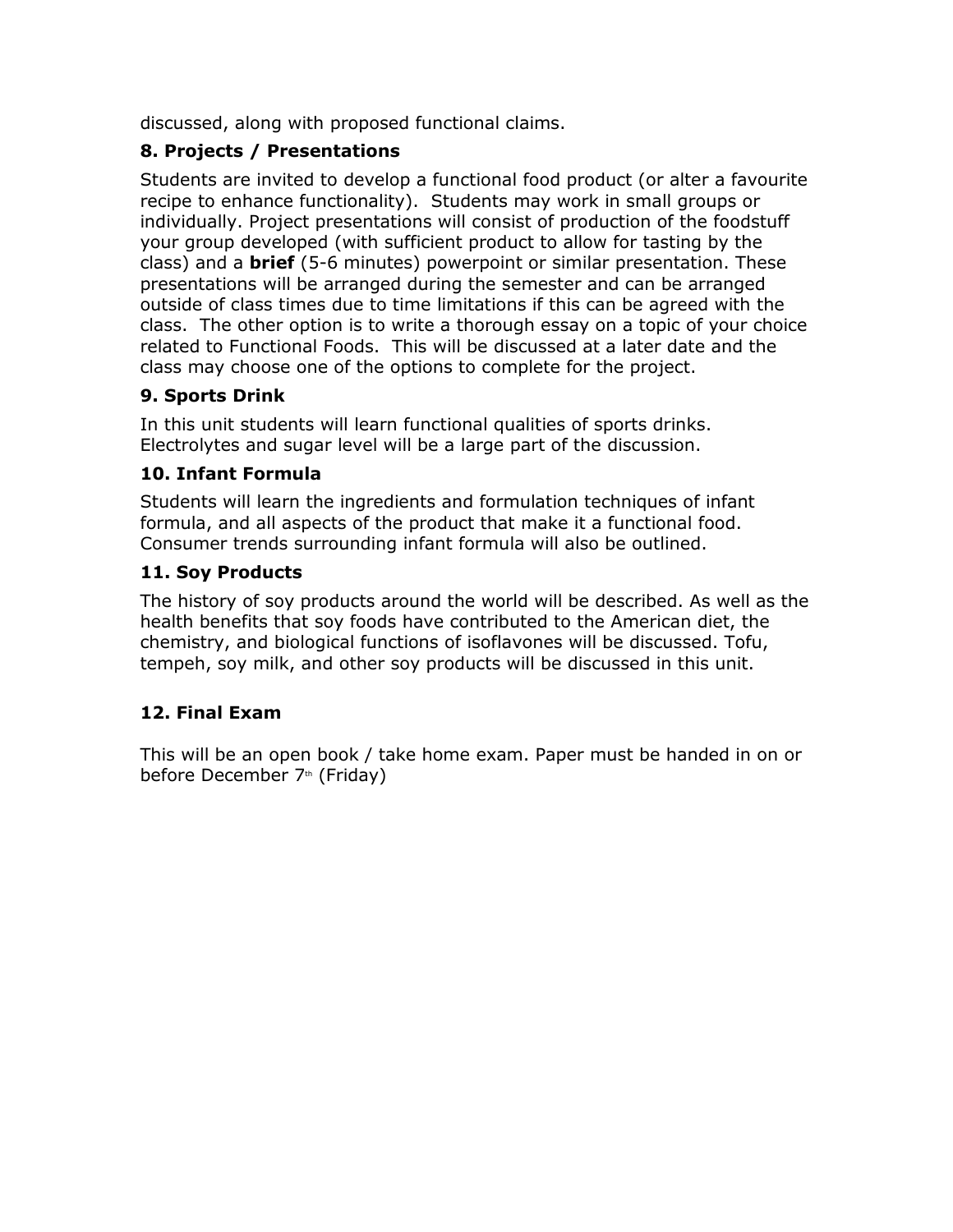#### **Location**

01:15 pm-02:30 pm Tuesdays/Thursdays Terrill 207 Aug 28 - Dec 04, 2018

#### **Instructor**

Mingruo Guo, PhD. E-mail [mguo@uvm.edu](mailto:mguo@uvm.edu) Office: 351 Carrigan Wing, Marsh Life Science Building. Office Hours: Thurs 2:30 – 3:30pm

### **Teaching Assistant**

Hao Shi E-mail: Hao.Shi@uvm.edu Office: 259 Marsh Life Science Office Hours: by appointment via e-mail.

### **Course Materials**

Suggested Text Book: Functional Foods – Principles and technology, Guo M. 2009, Woodhead Publishing Company, UK.

**Classroom Rules:** In order for everyone to stay fully engaged please do not use cell phones or participate in side conversations during class. Eating and drinking is allowed, however due to the course topic; Functional Foods, it would be appropriate to not eat unhealthy junk foods during class. Computers are allowed and asking questions is encouraged.

## **Grading**

| Pop Quiz (4)<br>Mid-term Exam<br>Projects | Each<br>5% | Total<br>20%<br>25 %<br>$10\%$ |
|-------------------------------------------|------------|--------------------------------|
| Attendance (5 random)<br>Final Exam       | $1\%$      | $5\%$<br>40 %                  |
| <b>Cumulative Grade</b>                   |            | <i>100</i>                     |